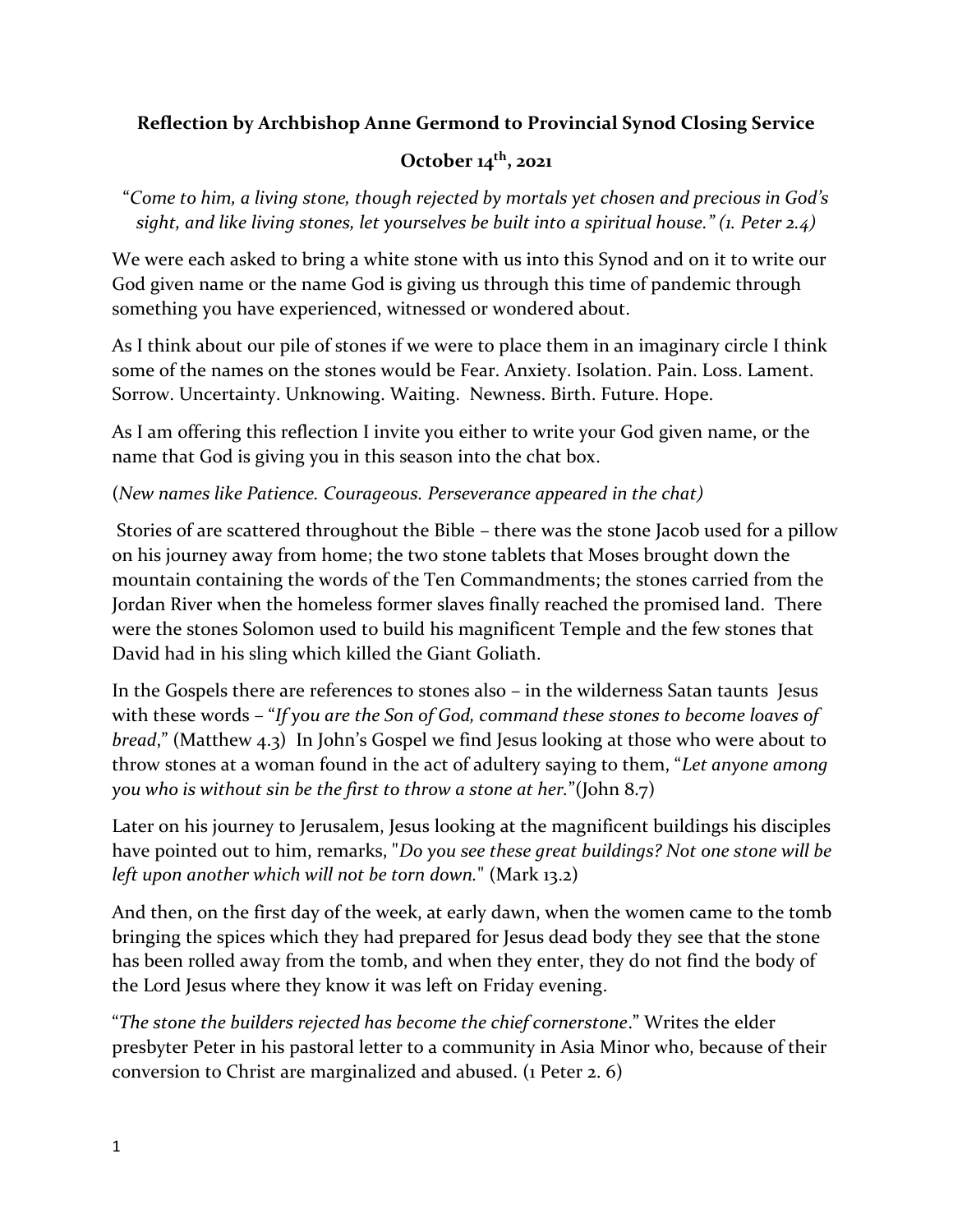Stones are scattered throughout the scriptures and our lives. Stones that hurt and maim and kill; stones that build and hold things together. Stones that teach lessons and stones that live.

That's the image of stone that I want us to hold onto as we prepare to take our leave of one another at the end of this Provincial Synod and are sent out into the world in the words of the Baptismal covenant are from that Letter of Peter.

"*Come to him, a living stone, chosen and precious in God's sight, and like living stones, let yourselves be built into a spiritual house." (*1 Peter 2: 4)

Can stones live? According to John the Baptist they can. When he preached at the Jordan River he declared, "*I tell you, God is able from these stones to raise up children to*  Abraham." (Matt 3.9)

The 'stones' Peter was writing about were people who were trodden underfoot like stones. Their names Crushed. Broken. Cast aside. Rejected.

The elder presybter Peter reminds them that they are God's chosen people and that through God's Spirit they have been made new, called to live their lives faithfully in the time between Christ's resurrection and Christ's return. In liminal time. A time characterized by uncertainty, loss, fear, anxiety, waiting, newness, birth, hope. The very time we are living in right now. Yes, they are all of these things but also honoured by God with new names – 'chosen', 'a royal priesthood', 'holy', 'God's own'.

Those downtrodden stones did eventually come to life in Asia Minor and we are here today because of their faithful witness in troubled times.

But their being built into that spiritual house was not their own doing, nor is it something that we do for ourselves today– "Let yourselves be built" are the essential words here. As those who have passed through the waters of baptism from death to life know it is all God's work. Being built into living stones is something that Jesus Christ is doing in and through us. It is something that takes a lifetime as we grow into the full stature of Christ.

What does being a 'living stone' look like for us in this liminal season in our lives, in the church and in the world as we wait, sometimes hopefully, often anxiously for life to return to normal, whatever normal is anymore.

Presiding Bishop Michael Currie in his homily to the House of Bishops in The Episcopal Church on September 21st spoke about liminal time by describing a particular space in a church building called the narthex as described to him by his confirmation teacher.

We are all familiar with narthex's, aren't we? A gathering place for worshippers before church on a Sunday morning; the place where bulletins are handed out, where mini meetings are held. It's the place where photos of bishops and clergy in frames smile back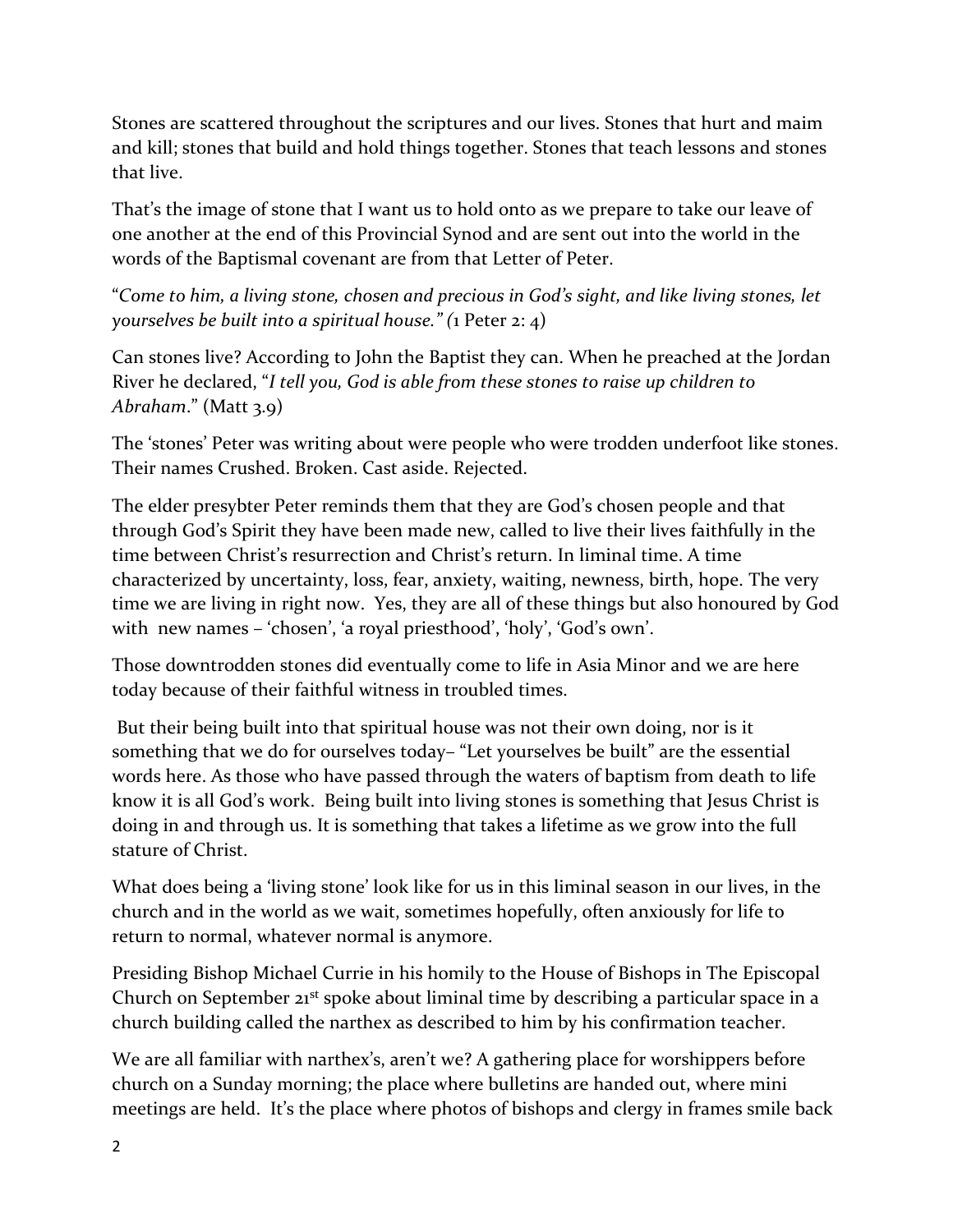at people as they hurry by and where announcements and lists are pinned onto walls requesting help or offering help, where mission and vision statements are hung and sometimes left unread and not acted upon for decades.

The narthex is the space we have to go through to the sanctuary and to leave afterwards to head home. It's the place where newcomers, strangers or the wanderer wonders whether they will be welcomed, where old friends meet again; and where someone ushers those hanging around in or out or through. It's the inbetween room, like liminal time.

Narthex. Definitely churchlandish!

Let me read Archbishop Currie's words about the narthex….

*Well, thinking about that a little more and what Mary Gray-Reeves wrote, it occurred to me that she was right. It is the in-between room, but more than just the in-between room. Narthex is that space that actually is the link between the world and the church. It is that space that actually is the link between the sacred and the profane. It is the space, that inbetween space, where existence is actually lived and looked at differently. It may well be that thin place where time and eternity intersect, where divine and human actually meet, where there is a co-mingling between God and God's creation and God's people. Narthex. More than just a physical name, but it may mark the place. A threshold. A crossing. A confusing place. A liminal space. In 2016 before the pandemic, Richard Rohr wrote this about narthex. Actually, he was talking about liminal space.*

*He said, "We too often remain trapped in what we call normalcy — 'the way things are.' Life then revolves around problem-solving, fixing, explaining, and taking sides with winners and losers . . . To get out of this unending cycle, we have to allow ourselves to be drawn into sacred space, into liminality. All transformation takes place here. We have to allow ourselves to be drawn out of 'business as usual' and remain patiently on the 'threshold.' The limen, in Latin, the betwixt and between, the familiar and the completely unknown. There alone our old world is left behind. There alone we meet the new existence of which we are not yet sure. It's a good place, for there alone genuine newness begins. It is the realm where God can get at us because our false certitudes are finally out of the way. This is the sacred space where the old world falls apart and a bigger new world is revealed. It is the doctor's waiting room. And our call is to wait on the divine physician." (partial paraphrase)*

Like the first community the elder presbyter Peter wrote to and the community of the beloved that the elder John wrote to who knew what it was to live in liminal time, we the living stones of this Provincial Synod ought to take another look at the narthex and befriend its space, learn its lessons as the old world falls away and the new bigger world is